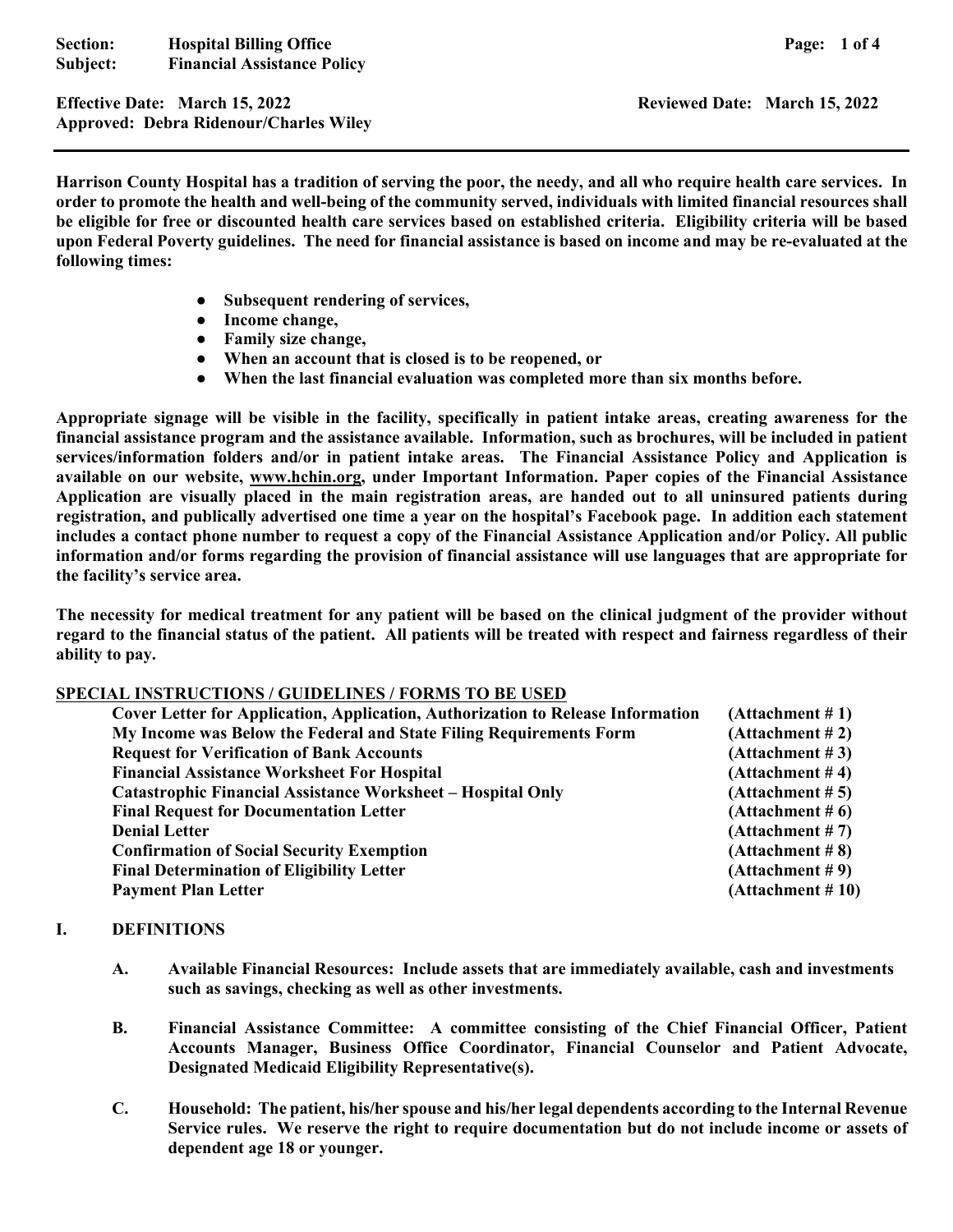#### Subject: Financial Assistance Policy **Example 2** of 4

**D. Presumptive Eligibility: When a patient is presumed to be eligible for financial assistance without being required to submit an application for financial assistance, based on factors such as being homeless, being eligible for federal, state or local assistance programs, (food stamps, federally subsidized school lunch program, low income or subsidized housing), or receiving free care from a community clinic.** 

#### **II. FINANCIAL ASSISTANCE GUIDELINES**

- **A. To be eligible for full financial assistance the household income must be at or below 200 percent of the current Federal Poverty Guidelines or be deemed to be presumptively eligible based on established criteria.**
- **B. To be eligible for partial financial assistance (75 percent reduction of the patient portion of billed charges) a financially indigent patient's household income must be at or below 300 percent but more than 200 percent the Federal Poverty Guidelines.**
- **C. Following the determination of eligibility for financial assistance you will not be charged more than the hospital's Amount Generally Billed (AGB) using the look back method. The hospital's AGB discount percentage is 66% and explanation of how it is calculated is available from the Finance department on request.**
- **D. To be eligible for full or partial financial assistance an indigent patient must be a U. S. Citizen or in the country legally, and residing within either Harrison or Crawford County, Indiana or Meade County, Kentucky, or have an established relationship with a physician who is a member of the Harrison County Hospital medical staff. Patients' visits to Harrison County Hospital due to a medical emergency are eligible to apply for full or partial financial assistance, regardless of person's race, color, religion, sex, national origin, age, disability or genetic information.**
- **E. Patients are responsible for completing the required application forms and cooperating fully with the information gathering and assessment process, in order to determine eligibility for financial assistance.**
- **F. To be considered for financial assistance, the patient must cooperate with the designated hospital representatives to provide the information and documentation necessary to apply for other existing financial resources that may be available to pay for his or her health care, such as, Medicare, Medicaid, HIP, COBRA, QMB, etc. To be eligible for assistance, the patient must apply for available government coverage such as Medicare Part B. If the patient is denied financial assistance related to failure to cooperate with Harrison County Hospital or government/state guidelines, they must wait 90 days from date of denial letter to reapply and previous accounts will not be eligible. Accounts originally classified as bad debts may be subsequently eligible for financial assistance for up to three years if not in legal collection status. If the patient is approved for assistance, a refund for the patient amount paid may be requested up to 180 days from the date the payment was posted, less collection fees.**
- **G. Financial Assistance approval will be effective for six months or until a change in patient financial status is determined or is revoked due to non-cooperation. Hospital reserves the right to request additional information from patient during this six month period. It is the patient's responsibility to notify hospital staff of accounts with balances that may be eligible for assistance.**
- **H. Harrison County Hospital recognizes the fact that there may be instances in which a patient's income exceeds the previously mentioned guidelines, but the patient's medical expenses also exceed his or her income, thereby rendering them incapable of accepting any additional financial burdens. Financial assistance may also be appropriate for these individuals.**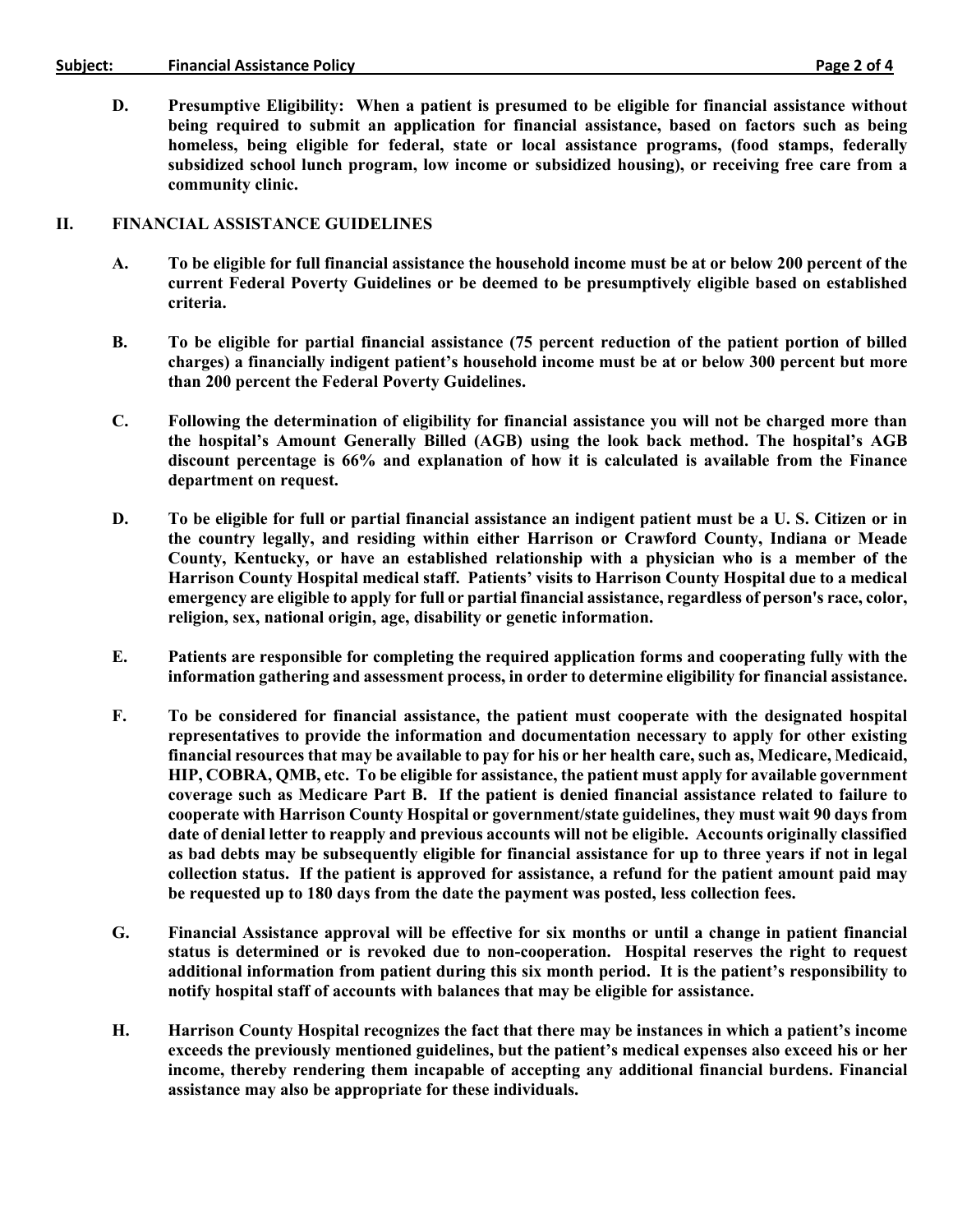#### Subject: Financial Assistance Policy **Example 2018** Financial Assistance Policy **Financial Assistance Policy**

**I. This policy will also apply to services provided by all hospital employed physicians, if the place of service is Harrison County Hospital.** 

## **III. IDENTIFICATION OF POTENTIALLY ELIGIBLE PATIENTS**

- **A. Identification of potentially eligible patients can take place at any time during the rendering of services or during the collection process for up to 24 months following the date of service. Patients who are assigned to a hospital contracted collection agency may also be screened by that agency for financial assistance, with qualified recipients being reported to the hospital at least every 30 days. If the account is in collections at time of approval, agency fees may be deducted from any refund due patient.**
- **B. Those patients who may qualify for financial assistance from a governmental program should be referred to the appropriate program, such as Medicaid, prior to consideration for financial assistance.**
- **C. Patients applying for financial assistance where it is reasonably believed they would qualify for a government financial assistance program (such as Medicaid or HIP) but do not apply due to religious beliefs, will be financially responsible for 15% of total charges on outpatient encounters and DRG Medicaid reimbursement rate on inpatient encounters. The patient should complete a written Application for Financial Assistance and submit Attachment # 8 (Confirmation of Social Security Exemption).**

## **IV. DETERMINATION OF ELIGIBILITY**

- **A. All patients identified as potential financial assistance recipients should be offered the opportunity to apply for financial assistance. Information on the availability of financial assistance is also included on every statement/bill sent to a self-pay patient.**
- **B. The person requesting financial assistance should complete a written Application. For Financial Assistance (Attachment # 1) a completed application and supporting data should be returned to the Financial Counselor for evaluation. If the patient is food stamp, TANF or Medicaid eligible and can provide proof of eligibility then the need for other supporting data will be waived.**
- **C. In the evaluation of an application for financial assistance, a patient's total household income and available financial resources will be taken into account. The amount of financial assistance to be provided will be reduced by any available resources in excess of \$6,000 for an individual and increased by \$2,000 for each individual household member.**
- **D. Presumptive Eligibility: At Harrison County Hospital's discretion, Financial Assistance may also be considered and granted without completion of a Financial Assistance Application. Harrison County Hospital may refer to or rely on the following external factors and/or other program enrollment resources to determine patient's eligibility:** 
	- **Patient is homeless**
	- **Patient is eligible for other funded federal state or local assistance programs**
	- **Patient is eligible for state or local assistance programs**
	- **Patient is eligible for food stamps or federally subsidized school lunch program**
	- **Patient is eligible for a state-funded prescription medication program**
	- **Patient's valid address is considered low-income subsidized housing**
	- **Patient receives free care from a community clinic and is referred to hospital for further treatment**
	- **The patient expires and there is insufficient money in the estate or no estate to pay the patient's HCH bill.**
	- **Patients who are deemed presumptively eligible for Financial Assistance may receive an adjustment to their account and may only be eligible on a specific date of service**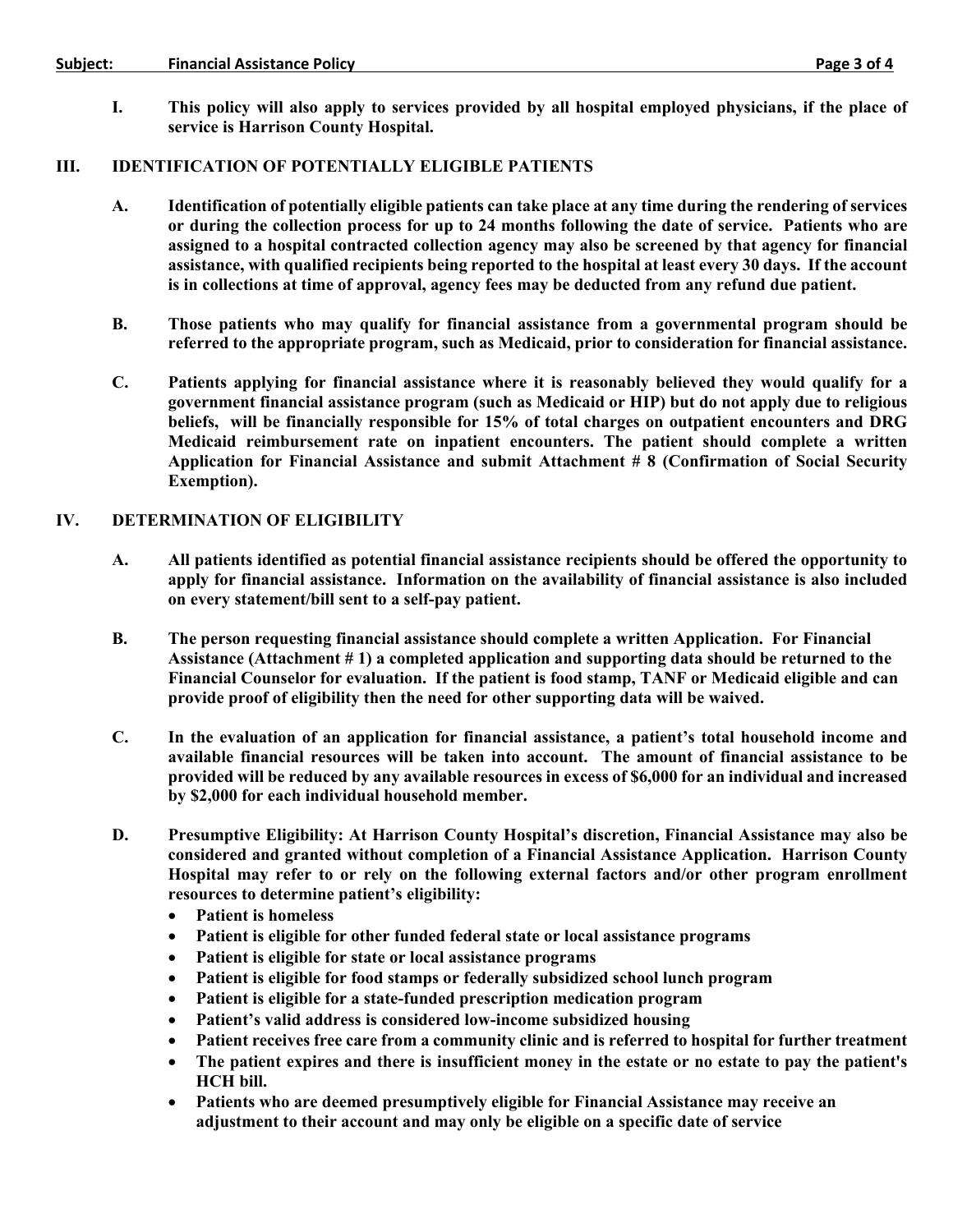#### Subject: Financial Assistance Policy **Example 2018** Financial Assistance Policy

- 
- **E. Harrison County Hospital will not look to force liquidation of a personal residence, but may file a lien to protect our interest through future sale of such property. A credit report may also be generated.**
- **F. Financial assistance approvals for amounts greater than \$10,000 should be approved by the Patient Accounts Manager. Those greater than \$25,000 should be approved by the CFO. The Financial Counselor shall notify the patient of the outcome.**
- **G. Accounts where patients are identified as medically indigent or accounts where the collector or Patient Accounts Manager has identified special circumstances that when taken into consideration may affect the patient's eligibility for financial assistance will be referred to the Financial Assistance Committee for consideration and final determination.**

## **V. NOTIFICATION OF ELIGIBILITY DETERMINATION**

**A. Clear guidelines as to the length of time required to review the application and provide a decision to the patient should be provided at the time of application. A prompt turnaround and a written decision to the patient, which provides a reason for denial, will be provided, generally within ten (10) days of the application process utilizing the Final Determination of Eligibility Letter (Attachment # 9). Applicants denied financial assistance may qualify for an extended interest free payment plan approved by the Patient Accounts Manager, not to exceed 18 months.** 

## **VI. POLICY COMPLIANCE BY SERVICE LINE**

- **A. Collection activity may be suspended during the consideration of a financial assistance application. If a financial assistance determination allows for a percent reduction but leaves the patient with a selfpay balance, payment terms will be set up based on billing and collection policy. Actions to be taken by the hospital in the event of nonpayment are described in the billing and collections policy.**
- **B. A free copy of the Billing and Collection Policy can be obtained by calling 812-738-8755.**

# **FINANCIAL ASSISTANCE ELIGIBILITY CRITERIA** *FOR HOSPITAL*

**Based upon Federal Poverty Guidelines, Gross income levels, 2021 (AGB discount 66% July 2021)** 

| <b>Family Size</b>        | 100%         | 75%            |
|---------------------------|--------------|----------------|
| 1                         | $0-25,760$   | 25,761-38,640  |
| $\mathbf{2}$              | 0-33,840     | 33,841-52,260  |
| 3                         | 0-43,920     | 43,921-65,880  |
| 4                         | $0 - 53,000$ | 53,001-79,500  |
| 5                         | $0 - 62,080$ | 62,081-93,120  |
| 6                         | $0-71,160$   | 71,161-106,740 |
| 7                         | $0 - 80,240$ | 82,241-120,360 |
| 8                         | $0 - 89,320$ | 89,321-133,980 |
| Each<br><b>Additional</b> | 9,080        | 13,260         |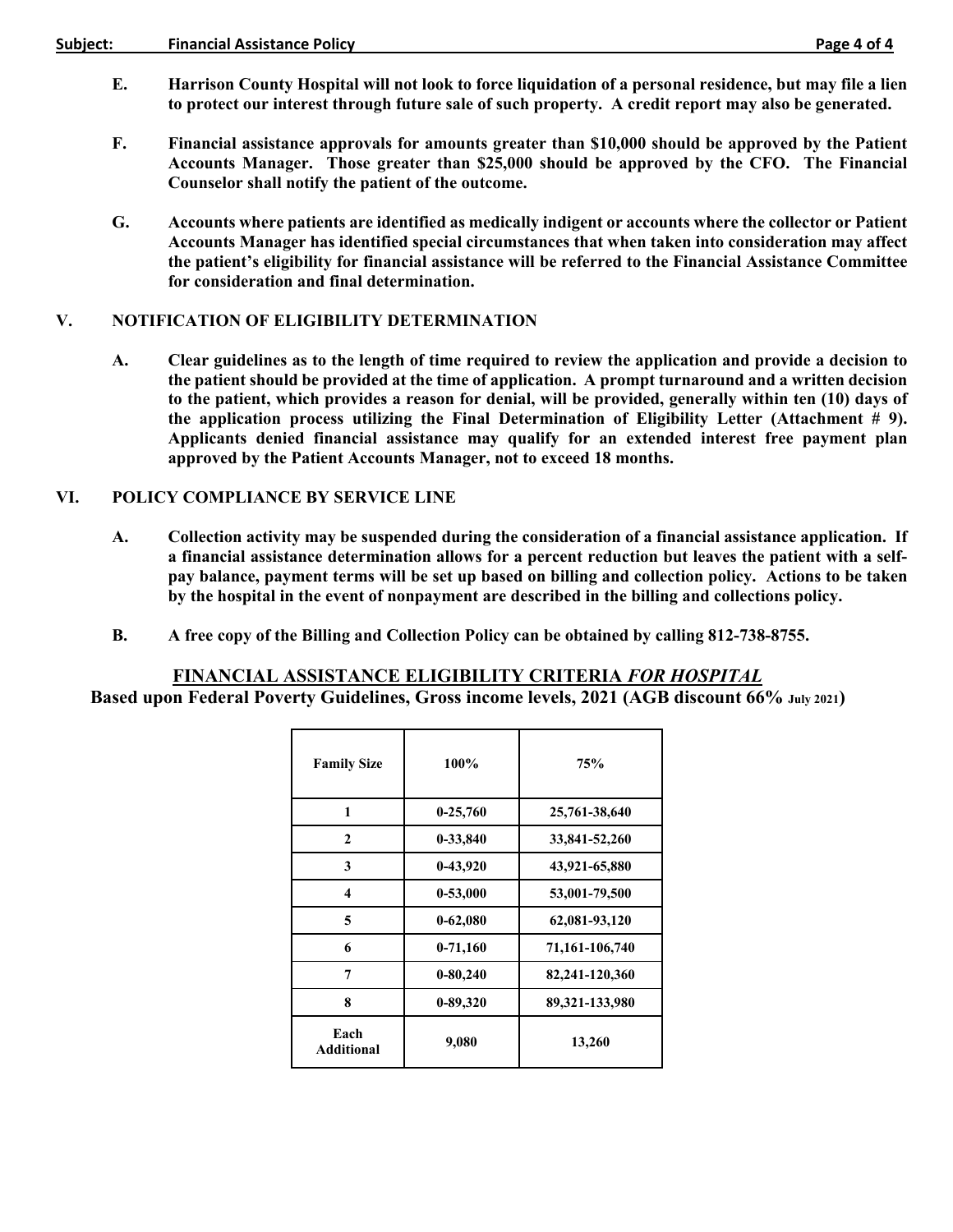List of Providers **Covered** by Financial Assistance Policy **In** Harrison County Hospital Services Only

> Anesthetists Hospitalists Orthopedic Surgeon Podiatrist Pediatricians

#### **PROVIDER BASED OFFICES**

Institutional Claims Only Corydon Medical Associates Dermatology & Skin Cancer Center First Capital Medical Group General Surgery Associates Harrison Crawford Healthcare HCH Pain Management HCH OB/GYN Kids First Pediatrics Orthopedic Surgeons of Harrison County South Harrison Family Medicine

List of Providers **Not Covered** by Financial Assistance Policy Services of physicians, groups of physicians or other practitioners that are not employed by the hospital, including but not limited to SCP Health – Emergency Room Physicians Radiology Associates – Radiology Group Women's Healthcare of Southern Indiana – Dr. Dunn, OB/GYN Norton Specialty Groups – Oncology, Cardiovascular, Gastroenterology, Vascular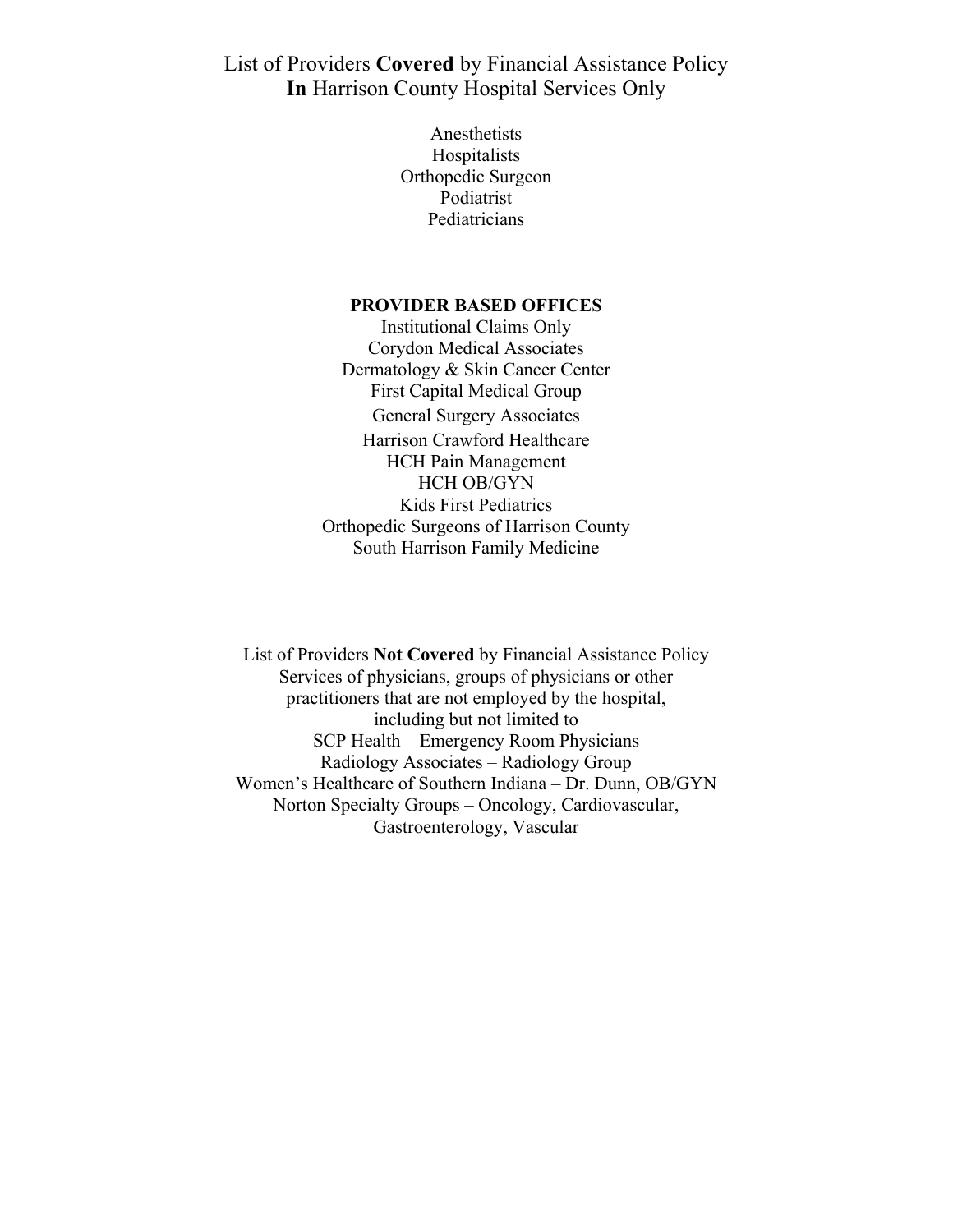Attachment # 1 Page 1 of 4



An affiliate of NORTON HEALTHCARE

Date:

**Dear Patient,** 

In an effort to assist you with your medical expenses at Harrison County Hospital, an application for financial assistance is enclosed. Please **complete the application** and **provide copies** of the documentation checked below.

**You may be contacted by a representative from an outside agency (ClaimAid or Complete Billing Services) who work with the hospital, to see if you are eligible for other payment sources that may be available. Failure to cooperate with one of these outside agencies will result in a denial of financial assistance.**

**For the application to be considered, you MUST return the following documents:**  *(Your application cannot be processed for consideration if the requested documentation is not included.)* 

**\_\_X\_\_ Food Stamps or TANF** *\*If you provide proof of current eligibility for Food Stamps or TANF you do not need to provide any other documentation other than the proof of eligibility letter and filled out application form.\** 

- **\_\_X\_\_ Federal Tax Return (1040) for the most recent year** *(***or IRS Form 4506-T).**
- **\_\_X\_\_ Last Three Months of Financial Information: (Checking, Savings and Investments -** *please include all pages of each statement***)**
- **\_\_X\_\_ Pay Stubs for the last 13 weeks for patient and spouse (or last 7 bi-weekly pay stubs), if income has changed since previous year's tax return.**
- **\_\_X\_\_ Proof of Any Other Income (i.e. Social Security, Child Support, Rental Income, Unemployment, Pension, Self-Employment, etc.).**
- **\_\_X\_\_ Other:** If either you or your spouse have no income then that person must submit a signed personal statement noting the date you last worked and/or the start date of disability and how primary household expenses are paid.

**Other:** *Communication*  $\mathbf{C}$  *<b>Communication*  $\mathbf{C}$  *Communication*  $\mathbf{C}$  *Communication* $\mathbf{C}$ *Communication* $\mathbf{C}$ *Communication* $\mathbf{C}$ *Communication* $\mathbf{C}$ *Communication* $\mathbf{C}$ *Communic* 

Please return materials **by mail or fax (812) 738-8780** within 10 days or call me **to schedule an appointment to copy and review** the information. If you have any questions, please feel free to call me **at (812) 738-7846**.

**\_\_\_\_\_\_\_\_\_\_\_\_\_\_\_\_\_\_\_\_\_\_\_\_\_\_\_\_\_\_\_\_\_\_\_\_\_\_\_\_\_\_\_\_\_\_\_\_\_\_\_\_\_\_\_\_\_\_\_\_\_\_\_\_\_\_\_\_\_\_\_\_\_\_\_\_\_\_\_\_\_\_\_\_\_\_\_\_\_\_**

**Thank you,** 

## **FINANCIAL DOCUMENTATION REQUIRED FOR ALL MEMBERS OF THE HOUSEHOLD**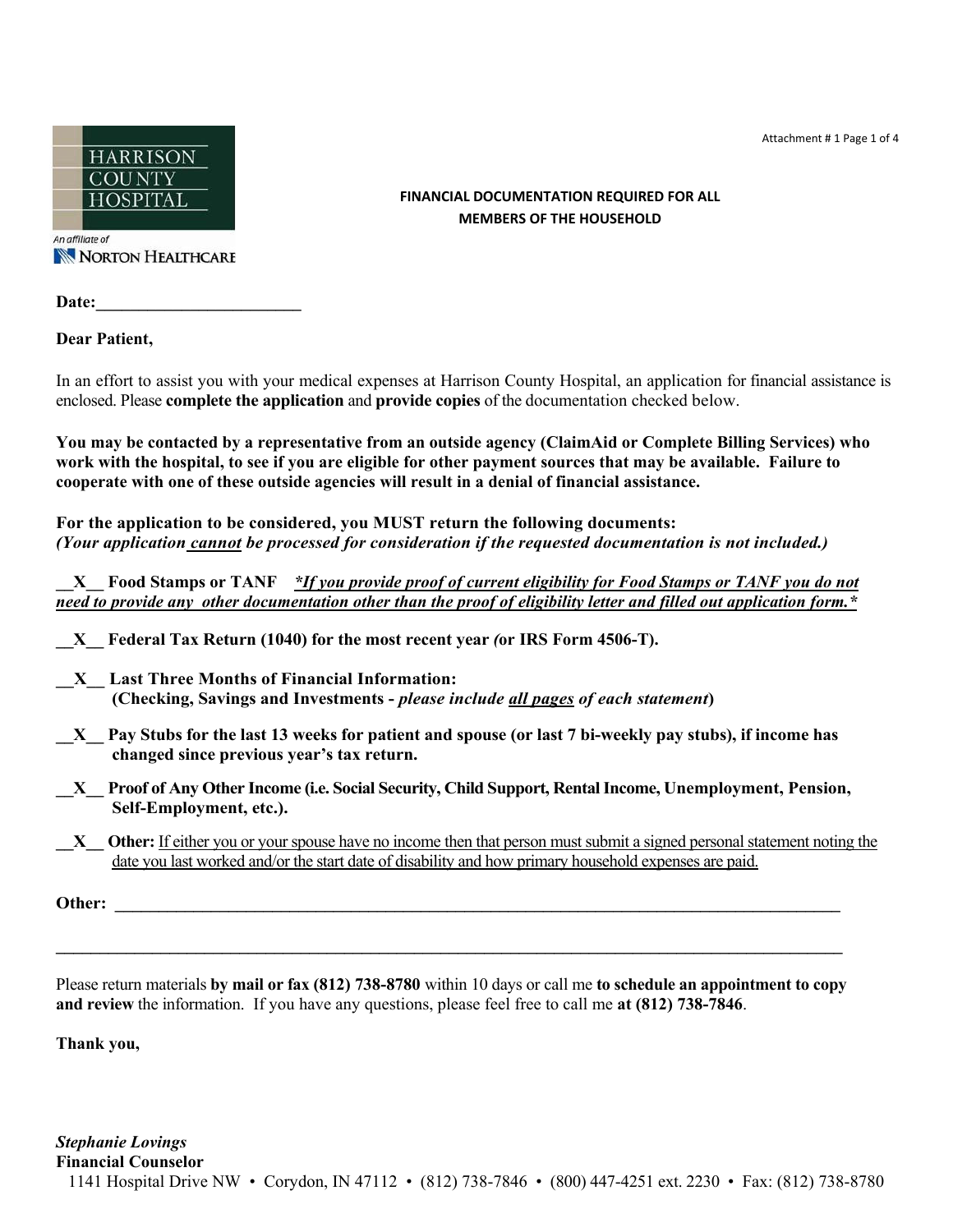## **Harrison County Hospital**

#### **APPLICATION FOR FINANCIAL ASSISTANCE ACCOUNT #**

**I hereby request that Harrison County Hospital make a written determination of my eligibility for financial assistance services. I understand that the information, which I submit concerning my annual income and family size, is subject to verification by this Hospital. I also understand that if the information, which I submit, is determined to be false, such a determination will result in a denial of financial assistance and that I will be liable for charges for services provided.** 

# **PLEASE PRINT**

## **1. GUARANTOR** *(person responsible for payment***)**

| Name:       |                                                                                                                                            |                    |                    |              |    |                            |     |                                                                                                                                                                                                                                   |     |
|-------------|--------------------------------------------------------------------------------------------------------------------------------------------|--------------------|--------------------|--------------|----|----------------------------|-----|-----------------------------------------------------------------------------------------------------------------------------------------------------------------------------------------------------------------------------------|-----|
|             | Last                                                                                                                                       | First              |                    | MI           |    |                            |     |                                                                                                                                                                                                                                   |     |
|             |                                                                                                                                            |                    |                    |              |    |                            |     | <b>Phone</b> $\#$ ( ) and 2 and 2 and 2 and 2 and 2 and 2 and 2 and 2 and 2 and 2 and 2 and 2 and 2 and 2 and 2 and 2 and 2 and 2 and 2 and 2 and 2 and 2 and 2 and 2 and 2 and 2 and 2 and 2 and 2 and 2 and 2 and 2 and 2 and 2 |     |
|             | <b>Number and Street</b>                                                                                                                   |                    | <b>City</b>        | <b>State</b> |    | $\overline{_{\text{Zip}}}$ |     |                                                                                                                                                                                                                                   |     |
|             |                                                                                                                                            |                    |                    |              |    |                            |     | Primary Physician: 2008 2010 2020 2020 2021 2022 2021 2022 2022 2022 2022 2022 2022 2022 2022 2022 2022 2022 20                                                                                                                   |     |
|             |                                                                                                                                            |                    |                    |              |    |                            |     |                                                                                                                                                                                                                                   |     |
|             | 2. EMPLOYER CONTROLLER CONTROLLER CONTROLLER CONTROLLER CONTROLLER CONTROLLER CONTROLLER CONTROLLER CONTROLLER                             |                    |                    |              |    |                            |     |                                                                                                                                                                                                                                   |     |
|             |                                                                                                                                            |                    |                    |              |    |                            |     |                                                                                                                                                                                                                                   |     |
|             | Address:<br>Number and Street City State Zip                                                                                               |                    |                    |              |    |                            |     |                                                                                                                                                                                                                                   |     |
|             |                                                                                                                                            |                    |                    |              |    |                            |     |                                                                                                                                                                                                                                   |     |
|             | 3. PATIENT'S information if different than Guarantor                                                                                       |                    |                    |              |    |                            |     |                                                                                                                                                                                                                                   |     |
|             |                                                                                                                                            |                    |                    |              |    |                            |     | <b>DOB:</b> / / Social Security #:                                                                                                                                                                                                |     |
|             | Last                                                                                                                                       | $\overline{First}$ |                    | MI           |    |                            |     |                                                                                                                                                                                                                                   |     |
|             |                                                                                                                                            |                    |                    |              |    |                            |     |                                                                                                                                                                                                                                   |     |
|             | <b>Number and Street</b>                                                                                                                   |                    | $\overline{C}$ ity |              |    | <b>State</b>               | Zip |                                                                                                                                                                                                                                   |     |
|             | 4. PATIENT'S Spouse                                                                                                                        |                    |                    |              |    |                            |     |                                                                                                                                                                                                                                   |     |
|             |                                                                                                                                            |                    |                    |              |    |                            |     | <b>DOB:</b> / / Social Security #:                                                                                                                                                                                                |     |
|             | Last                                                                                                                                       | First              |                    | MI           |    |                            |     |                                                                                                                                                                                                                                   |     |
|             |                                                                                                                                            |                    |                    |              |    |                            |     |                                                                                                                                                                                                                                   |     |
|             | <b>Number and Street</b>                                                                                                                   |                    | $\overline{C}$ ity |              |    | <b>State</b>               | Zip |                                                                                                                                                                                                                                   |     |
|             |                                                                                                                                            |                    |                    |              |    |                            |     |                                                                                                                                                                                                                                   |     |
|             | 5. Has guarantor filed bankruptcy in the last 12 months? Yes                                                                               |                    |                    |              |    | $\bf No$                   |     |                                                                                                                                                                                                                                   |     |
|             | 6. FAMILY SIZE (All persons claimed on tax return)                                                                                         |                    |                    |              |    |                            |     |                                                                                                                                                                                                                                   |     |
| <b>NAME</b> | 7. INCOME: List income for all the family members claimed on your tax return. Attach proof of the supporting income<br><b>RELATIONSHIP</b> |                    |                    | AGE          |    | <b>NAME</b>                |     | <b>RELATIONSHIP</b>                                                                                                                                                                                                               | AGE |
| 1.          |                                                                                                                                            |                    |                    |              | 5. |                            |     |                                                                                                                                                                                                                                   |     |
|             |                                                                                                                                            |                    |                    |              |    |                            |     |                                                                                                                                                                                                                                   |     |
| 2.          |                                                                                                                                            |                    |                    |              | 6. |                            |     |                                                                                                                                                                                                                                   |     |
|             |                                                                                                                                            |                    |                    |              |    |                            |     |                                                                                                                                                                                                                                   |     |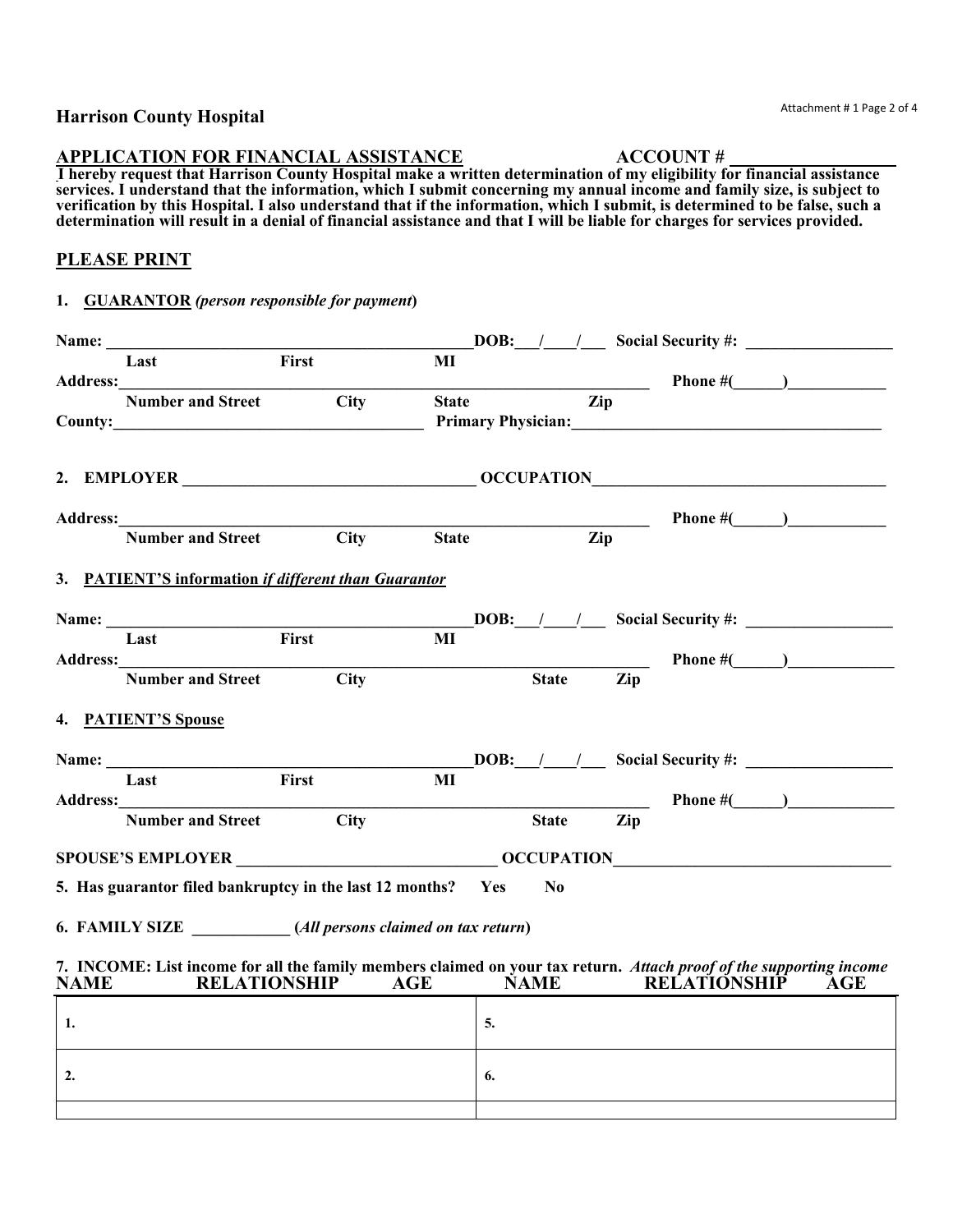| ◡  |    |
|----|----|
| т. | v. |

|    |                      | <b>APPLICATION FOR FINANCIAL ASSISTANCE continued</b>                                    | Attachment #1 Page 3 of 4                          |
|----|----------------------|------------------------------------------------------------------------------------------|----------------------------------------------------|
| 8. |                      | <b>TOTAL AMT. FOR LAST 13 WEEKS</b>                                                      |                                                    |
|    | <b>Gross Wage</b>    |                                                                                          | s                                                  |
|    |                      | <b>Self-Employment or Personal</b>                                                       |                                                    |
|    | <b>TANF Benefits</b> |                                                                                          | s                                                  |
|    |                      | <b>Food Stamps Benefits</b>                                                              | $\sim$                                             |
|    |                      | <b>Social Security/Disability</b>                                                        | $\sim$                                             |
|    |                      | <b>Unemployment Compensation</b><br>\$                                                   | <u> 1989 - Johann Barn, amerikansk politiker (</u> |
|    |                      | <b>Worker's Compensation</b>                                                             | $\sim$                                             |
|    | <b>Child Support</b> |                                                                                          | $\sim$                                             |
|    | <b>Pensions</b>      |                                                                                          | $\sim$                                             |
|    |                      | Income from Dividends, Interest, or Rental                                               | s                                                  |
|    |                      | <b>Other (Please Explain)</b>                                                            |                                                    |
|    |                      | TOTALS \$                                                                                |                                                    |
| 9. |                      | <b>ASSETS</b> (please provide copies for last 3 months)                                  |                                                    |
|    |                      | <b>S</b><br>Checking Acct Balance                                                        |                                                    |
|    |                      | Financial Institution Name: Names                                                        |                                                    |
|    |                      | <b>S</b> Saving Acct Balance                                                             |                                                    |
|    |                      |                                                                                          |                                                    |
|    | \$                   | <b>EXECUTE:</b> Investments (Stocks, Bonds, Mutual Funds, Money Market Account(s), CD's) |                                                    |
|    | \$                   | <b>Other Assets (please describe)</b>                                                    |                                                    |

# **\$ TOTAL ASSETS FINANCIAL ASSISTANCE ELIGIBILITY CRITERIA** *FOR HOSPITAL* **Based upon Federal Poverty Guidelines, Gross income levels, 2021**

| <b>Family Size</b> | 100%         | 75%            |
|--------------------|--------------|----------------|
| 1                  | $0-25,760$   | 25,761-38,640  |
| $\mathbf{2}$       | 0-33,840     | 33,841-52,260  |
| 3                  | 0-43,920     | 43,921-65,880  |
| 4                  | $0 - 53,000$ | 53,001-79,500  |
| 5                  | $0 - 62,080$ | 62,081-93,120  |
| 6                  | $0-71,160$   | 71,161-106,740 |
|                    | $0 - 80,240$ | 82,241-120,360 |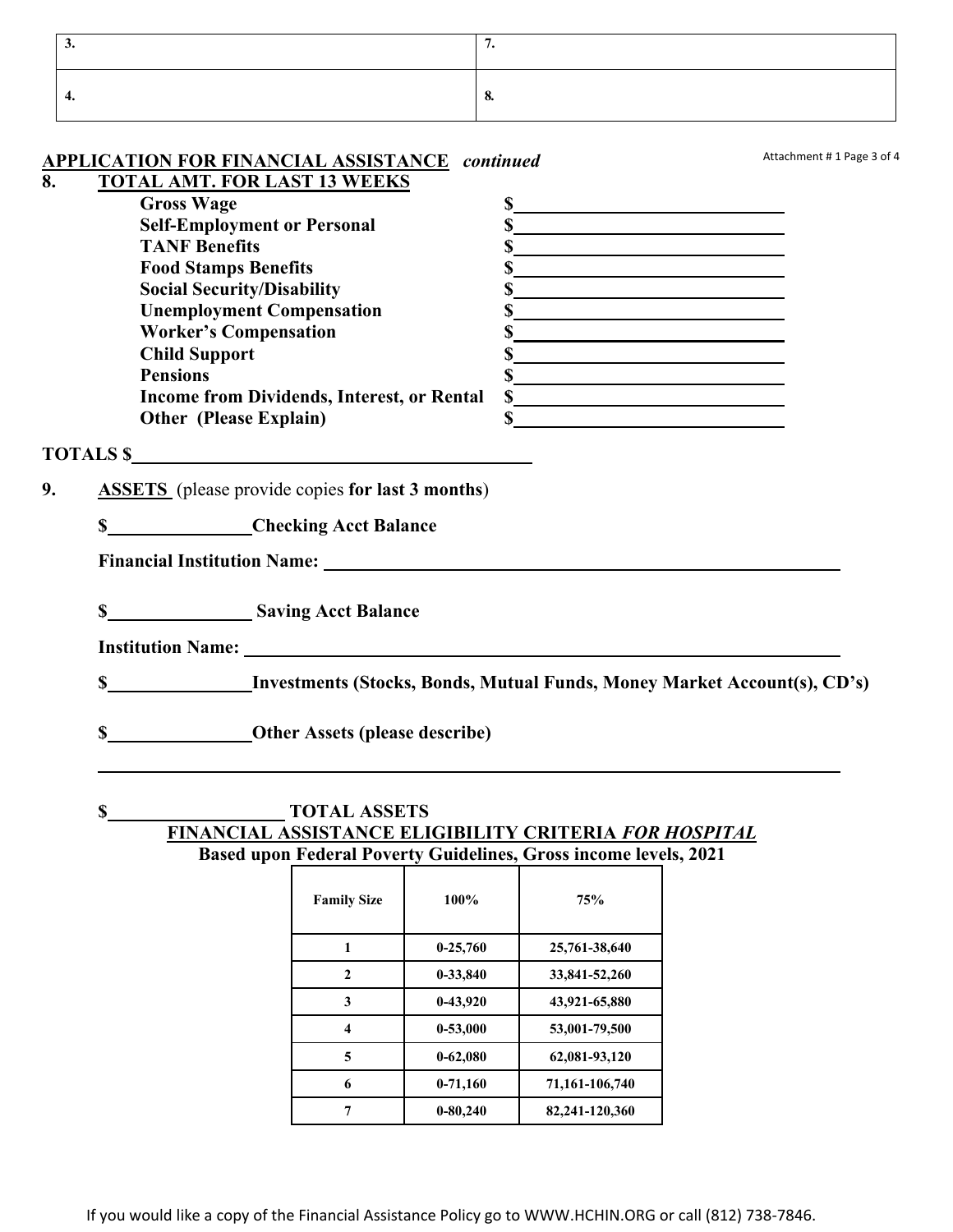|                           | $0 - 89,320$ | 89,321-133,980 |
|---------------------------|--------------|----------------|
| Each<br><b>Additional</b> | 9,080        | 13,260         |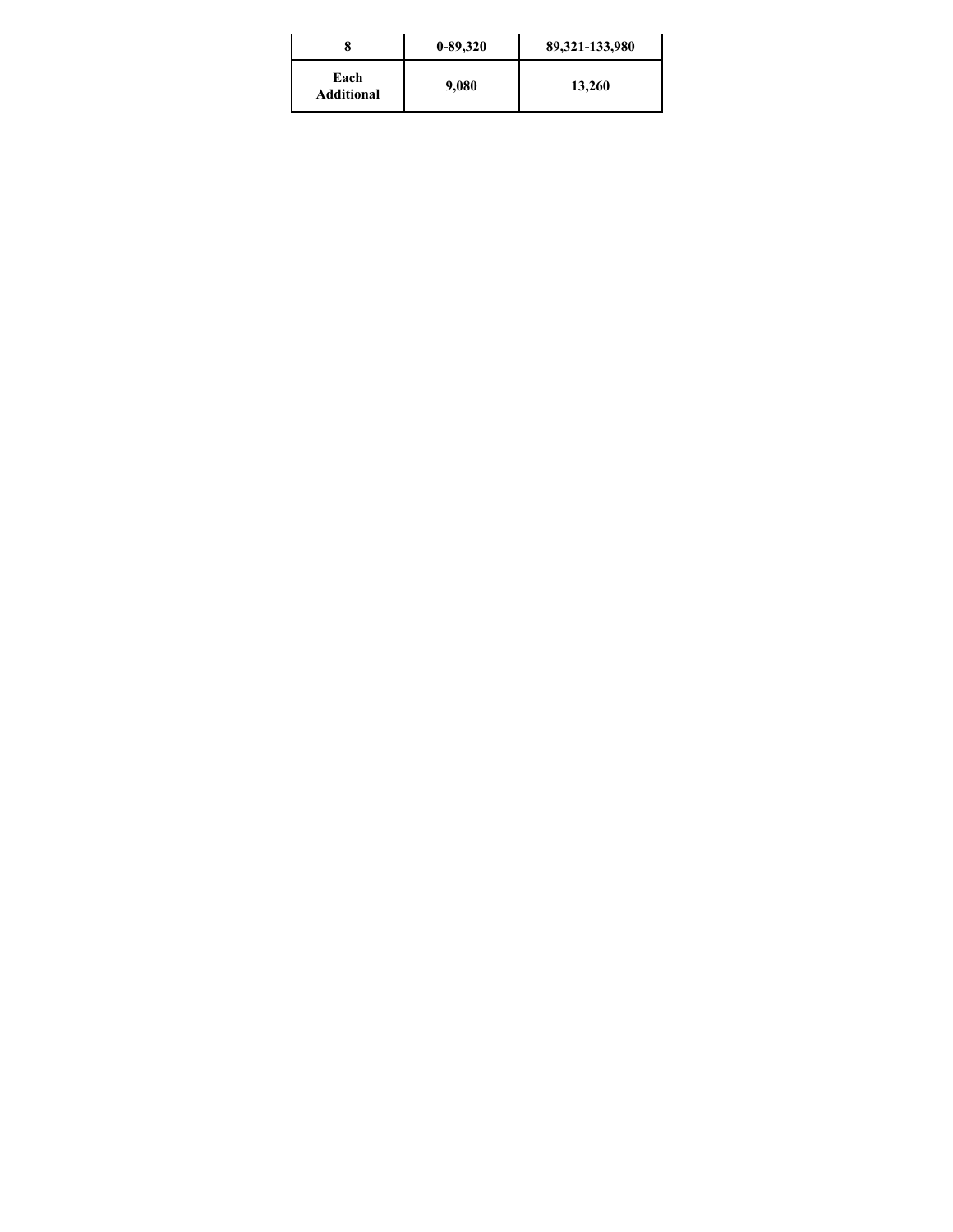# **AUTHORIZATION TO RELEASE INFORMATION**

**The undersigned certifies the following:** 

- **1. Patient and/or guardian has applied for financial assistance with Harrison County Hospital and as part of the application process, it is understood that Harrison County Hospital may verify information contained in patient and/ or responsible party's application and in other documents such as the patient's credit report which may have been supplied in connection with the financial assistance application.**
- **2. Patient and/or responsible party duly authorize you to release and provide to Harrison County Hospital any and all information and documentation that they may request. I give permission to Harrison County Hospital to discuss any accounts that are in the patient and/or guardian's name.**
- **3. A photo or faxed copy of this authorization may be accepted as an original.**

| <b>Printed Patient's or Responsible Party Name</b> | <b>Patient's or Responsible Party Signature</b> |
|----------------------------------------------------|-------------------------------------------------|
| <b>Social Security Number</b>                      | Date                                            |
| <b>Printed Spouse/Other's Name</b>                 | <b>Spouse/Other's Signature</b>                 |

**Social Security Number Date** 

**I understand that the information which I submit is subject to verification by Hospital. I certify that the above information is true, correct, and complete.**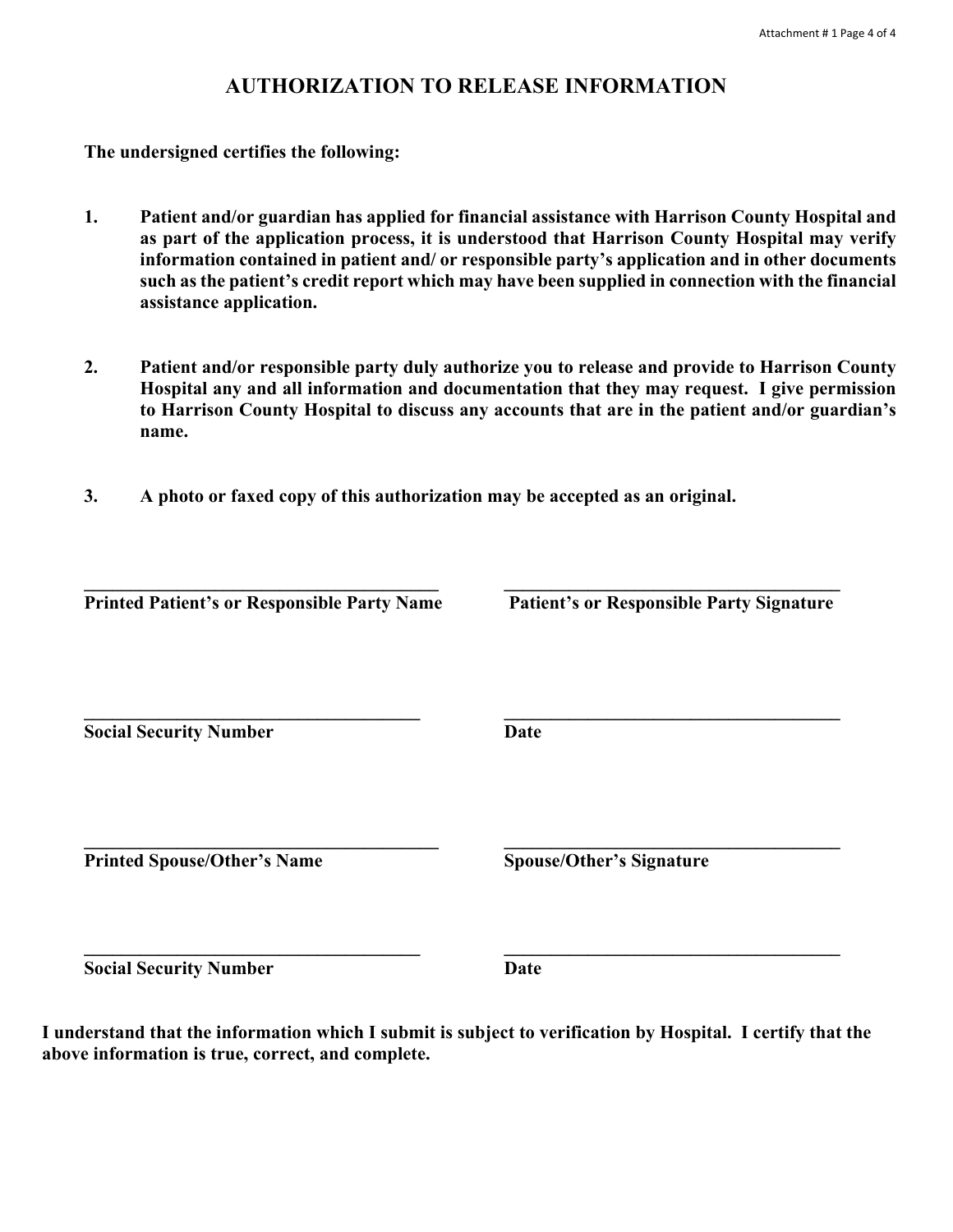

**Date:\_\_\_\_\_\_\_\_\_\_\_\_\_\_\_\_\_\_\_\_\_\_\_\_** 

**My income was below the federal and state filing requirements, therefore; I did not file a tax return in** 

the year \_\_\_\_\_\_\_\_\_\_\_\_\_\_\_.

**Patient's Signature Date** 

**\_\_\_\_\_\_\_\_\_\_\_\_\_\_\_\_\_\_\_\_\_\_\_\_\_\_\_\_\_\_ \_\_\_\_\_\_\_\_\_\_\_\_\_\_\_\_\_\_\_\_\_\_\_\_\_\_\_\_\_\_** 

 $\mathcal{L}_\mathcal{L} = \{ \mathcal{L}_\mathcal{L} = \{ \mathcal{L}_\mathcal{L} \}$ 

**Spouse's Signature Date** 

1141 Hospital Drive NW • Corydon, IN 47112 • (812) 738-7846 • (800) 447-4251 ext. 2230 • Fax: (812) 738-8780 My Income was Below the Federal and State Filing Requirements Letter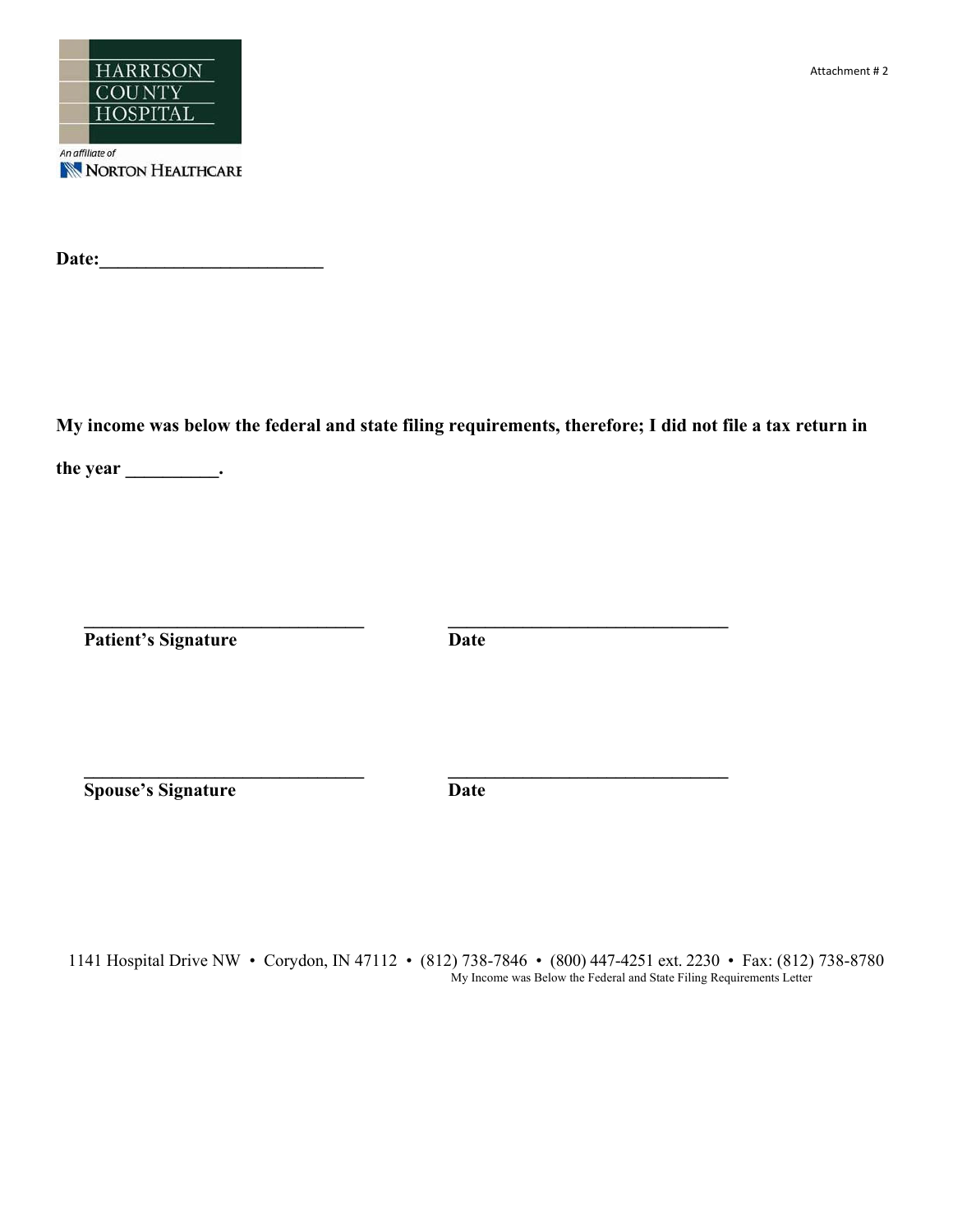

NORTON HEALTHCARE

# **Request for Verification of Bank Accounts**

| Institution: | Date:     |
|--------------|-----------|
| Customer:    | $CCTI$ #. |

I give my permission to the above institution to provide Harrison County Hospital the information requested below via mail or fax. This permission expires one year after the date I sign this form.

| $\sim$<br>Signature<br>------- | Date |
|--------------------------------|------|
|                                |      |
|                                |      |

This information is required to determine eligibility for a medical assistance program of eligibility and released only to the governing agency that makes the determination. The information given will be kept confidential. Please return this completed form **within 10 days to:** 

**Harrison County Hospital Attn: Stephanie Lovings 1141 Hospital Dr. NW FAX 812-738-8780 Corydon, IN 47112 812-738-7846** 

#### **Please complete all requested information below OR provide statements covering these dates**

|              |               |         |         | <u>rease comprete an requested misrimaton seron on provide statements covering these dates</u> |                      |
|--------------|---------------|---------|---------|------------------------------------------------------------------------------------------------|----------------------|
| Acct Type    | Last 2 Acct # | Balance | Balance | Amount,                                                                                        | Other Names on Acct. |
| (Ch, Sa, CD, |               | Date    | Date    | Date &                                                                                         |                      |
| Other)       |               |         |         | Frequency of Last Interest Payment                                                             |                      |
|              |               |         |         | (monthly, etc.)                                                                                |                      |
|              |               |         |         |                                                                                                |                      |
|              |               |         |         |                                                                                                |                      |
|              |               |         |         |                                                                                                |                      |
|              |               |         |         |                                                                                                |                      |
|              |               |         |         |                                                                                                |                      |
|              |               |         |         |                                                                                                |                      |
|              |               |         |         |                                                                                                |                      |
|              |               |         |         |                                                                                                |                      |
|              |               |         |         |                                                                                                |                      |
|              |               |         |         |                                                                                                |                      |
|              |               |         |         |                                                                                                |                      |
|              |               |         |         |                                                                                                |                      |
|              |               |         |         |                                                                                                |                      |
|              |               |         |         |                                                                                                |                      |
|              |               |         |         |                                                                                                |                      |

Closure of Accounts?  $\Box$  YES  $\Box$  NO Date and Balance at Closure:

Account Number:

| Typed Name or Stamp of financial institution | Signature and Tile of Officer | Date Signed |
|----------------------------------------------|-------------------------------|-------------|
|                                              |                               |             |
|                                              |                               |             |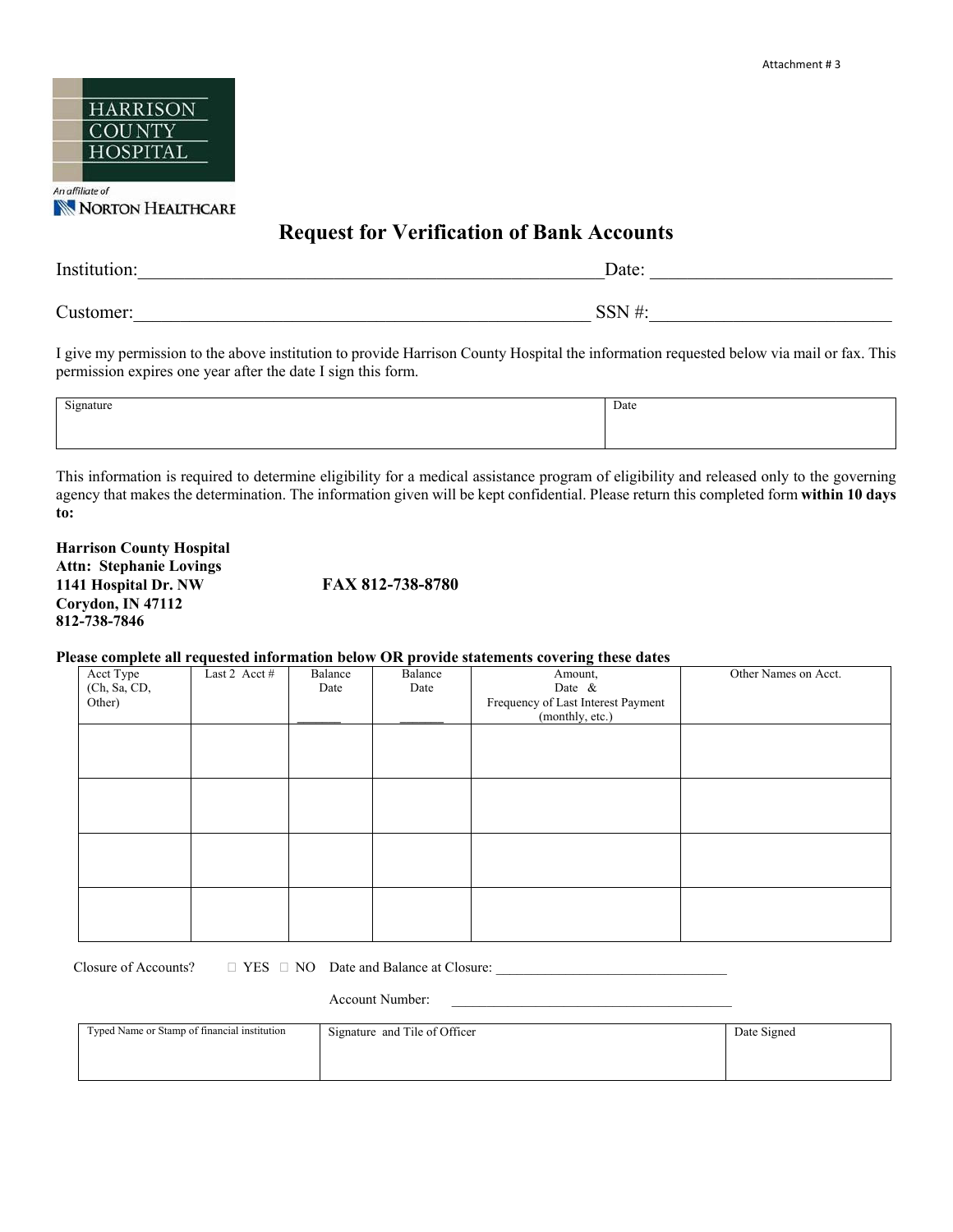# **Harrison County Hospital FINANCIAL ASSISTANCE WORKSHEET** *FOR HOSPITAL*  **(FOR FINANCE OFFICE USE ONLY) Application Date \_\_\_\_\_\_\_\_\_\_\_\_\_\_\_\_\_\_\_\_\_\_\_\_\_\_\_**

|                                       |            | $\text{Account} \#(\text{s})$                                                                 |
|---------------------------------------|------------|-----------------------------------------------------------------------------------------------|
|                                       |            | <b>Balance S</b>                                                                              |
|                                       |            | Annual Household Income \$                                                                    |
|                                       |            |                                                                                               |
| <b>Credit Report Available Ves No</b> |            |                                                                                               |
|                                       |            | Percentage Financial Assistance per Guidelines<br><u>Letter and Assistance per Guidelines</u> |
|                                       |            |                                                                                               |
|                                       |            |                                                                                               |
|                                       |            |                                                                                               |
|                                       |            |                                                                                               |
| <b>Referred To:</b>                   |            |                                                                                               |
| <b>Patient Accts Mgr</b>              | <b>CFO</b> | <b>Financial Assistance Committee</b>                                                         |

# **FINANCIAL ASSISTANCE ELIGIBILITY CRITERIA** *FOR HOSPITAL* **Based upon Federal Poverty Guidelines, Gross income levels, 2021**

| <b>Family Size</b>        | $100\%$      | 75%            |
|---------------------------|--------------|----------------|
| 1                         | $0-25,760$   | 25,761-38,640  |
| $\mathbf{2}$              | 0-33,840     | 33,841-52,260  |
| 3                         | 0-43,920     | 43,921-65,880  |
| 4                         | 0-53,000     | 53,001-79,500  |
| 5                         | $0 - 62,080$ | 62,081-93,120  |
| 6                         | $0-71,160$   | 71,161-106,740 |
| 7                         | $0 - 80,240$ | 82,241-120,360 |
| 8                         | $0 - 89,320$ | 89,321-133,980 |
| Each<br><b>Additional</b> | 9,080        | 13,260         |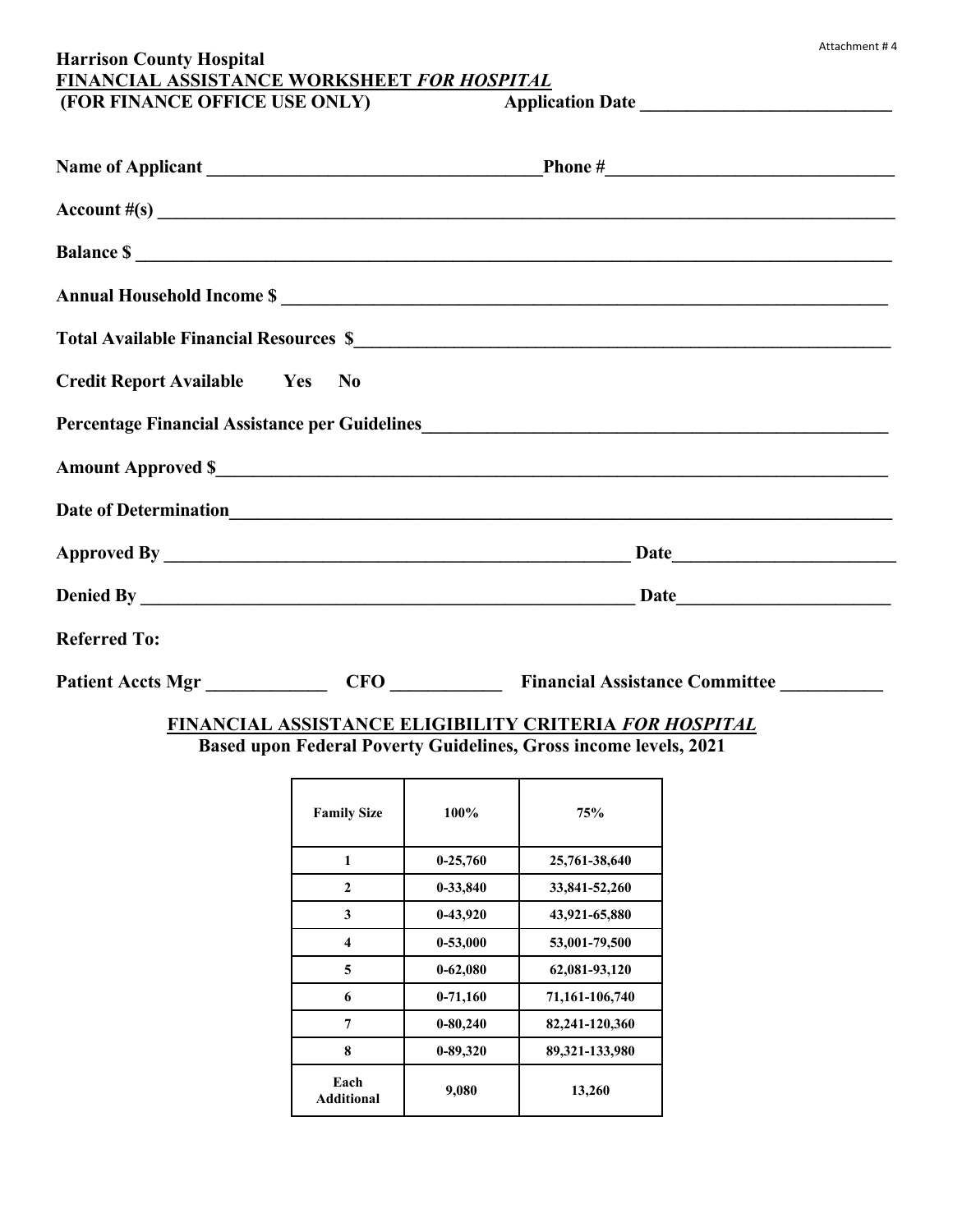|                                                                                                                           |                                                                       | $\text{ACCOUNT} \#(\text{S})$ BALANCE $\text{S}$                                                                                                          |  |  |  |
|---------------------------------------------------------------------------------------------------------------------------|-----------------------------------------------------------------------|-----------------------------------------------------------------------------------------------------------------------------------------------------------|--|--|--|
|                                                                                                                           |                                                                       |                                                                                                                                                           |  |  |  |
| DATE REQUESTED ________ DATE REFERRED TO FINANCIAL ASSISTANCE COMMITTEE _______                                           |                                                                       |                                                                                                                                                           |  |  |  |
| <b>GROSS VALUE OF HOME AND OTHER REAL ESTATE</b><br><b>LESS RELATED DEBT</b><br>NET VALUE OF HOME AND OTHER REAL ESTATE   |                                                                       | $\overline{\textbf{s}}$<br>$\overline{\textbf{s}}$<br>$\sim$                                                                                              |  |  |  |
|                                                                                                                           | CATASTROPHIC FINANCIAL ASSISTANCE CALCULATION PROCESS 12 Month Period |                                                                                                                                                           |  |  |  |
| <b>Time Period Covered</b>                                                                                                |                                                                       | $mm/dd/yy~~mm/dd/yy \label{eq:mm/dd}$                                                                                                                     |  |  |  |
| <b>Total Household Income</b>                                                                                             |                                                                       | $\mathsf{A.}\hspace{-2pt}-\hspace{-2pt}-\hspace{-2pt}-\hspace{-2pt}-\hspace{-2pt}-\hspace{-2pt}-\hspace{-2pt}-\hspace{-2pt}-\hspace{-2pt}-\hspace{-2pt}-$ |  |  |  |
| <b>Income Factor</b>                                                                                                      |                                                                       | B. x 25%                                                                                                                                                  |  |  |  |
| <b>Income Threshold</b>                                                                                                   |                                                                       | C.<br>$(A \times B)$                                                                                                                                      |  |  |  |
| <b>Total HCH Hospital Bills</b>                                                                                           |                                                                       | D.                                                                                                                                                        |  |  |  |
| (After all 3 <sup>rd</sup> Party Payments, excluding financial assistance adjustment)<br><b>Total Other Medical Bills</b> |                                                                       | $(12 \text{ mo.})$<br>E.                                                                                                                                  |  |  |  |
| (After all 3rd Party Payments, if any)                                                                                    |                                                                       | $(12 \text{ mo.})$                                                                                                                                        |  |  |  |
| <b>Total Medical Bills</b>                                                                                                |                                                                       | F. Samuel Communication<br>$(D + E)$                                                                                                                      |  |  |  |
| <b>Medical Bills in Excess of Income Threshold</b>                                                                        |                                                                       | G._______________________                                                                                                                                 |  |  |  |
| (If number is negative, does not qualify)                                                                                 |                                                                       | $(F - C)$                                                                                                                                                 |  |  |  |
| <b>Catastrophic Financial Assistance Allocation Factor</b>                                                                |                                                                       | H.____________________                                                                                                                                    |  |  |  |
|                                                                                                                           |                                                                       | $(D \div F)$                                                                                                                                              |  |  |  |
| Maximum Allowable Catastrophic Financial Assistance                                                                       |                                                                       | $(H \times G)$                                                                                                                                            |  |  |  |
| If greater than zero, then greater of amount on I or 65%                                                                  |                                                                       |                                                                                                                                                           |  |  |  |
| AMOUNT APPROVED \$ DATE OF DETERMINATION                                                                                  | <b>DETERMINATION</b>                                                  |                                                                                                                                                           |  |  |  |
|                                                                                                                           |                                                                       |                                                                                                                                                           |  |  |  |
|                                                                                                                           |                                                                       |                                                                                                                                                           |  |  |  |

Attachment # 5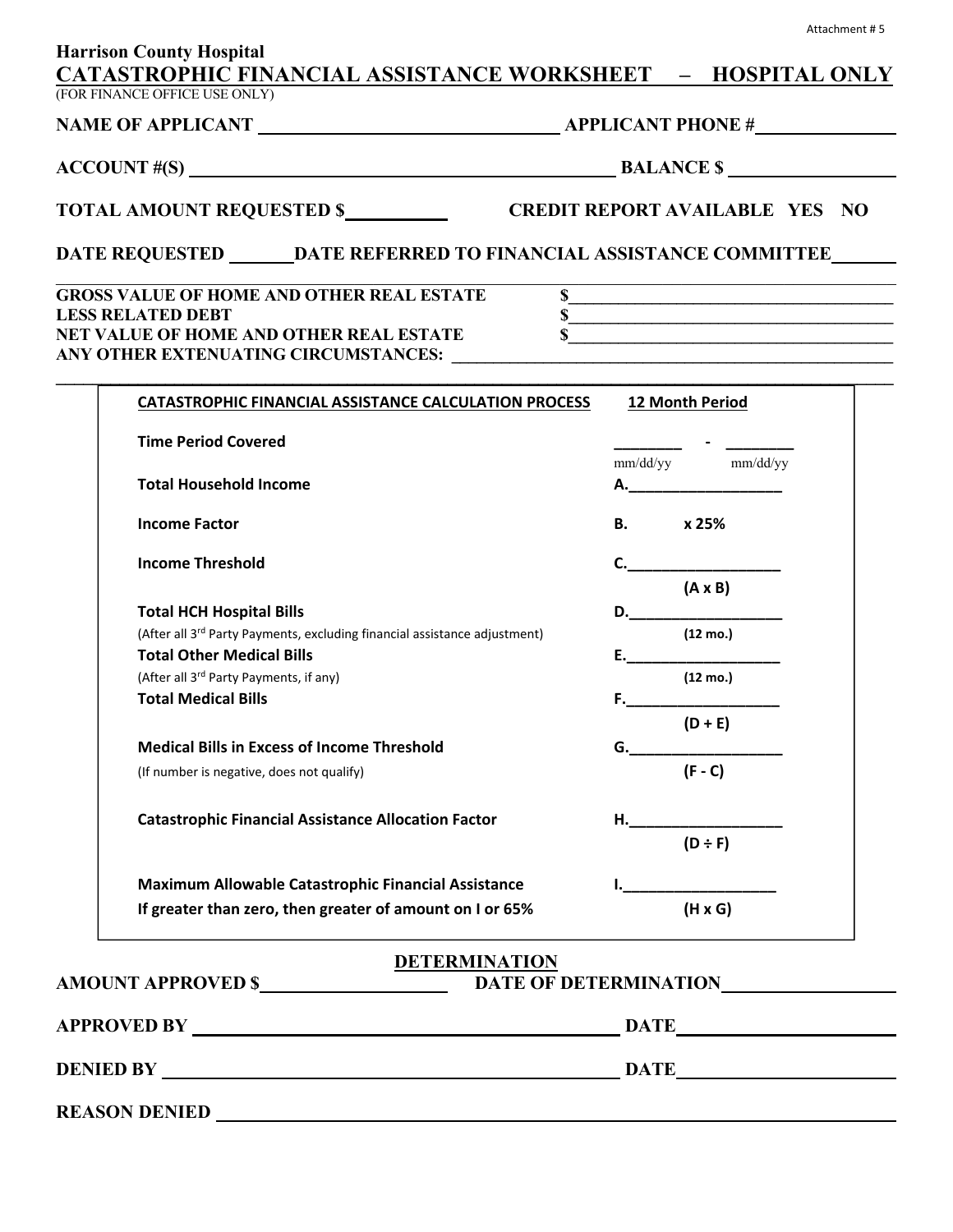

#### **FINAL REQUEST FOR DOCUMENTATION**

**Final Request for Documentation** 

**Date:\_\_\_\_\_\_\_\_\_\_\_\_\_\_\_\_\_\_\_\_\_\_\_\_** 

**\_\_\_\_\_\_\_\_\_\_\_\_\_\_\_\_\_\_\_\_\_\_\_\_\_\_\_\_\_\_\_\_\_\_\_\_\_\_\_\_\_\_\_\_\_\_\_\_\_\_\_\_\_\_\_** 

**\_\_\_\_\_\_\_\_\_\_\_\_\_\_\_\_\_\_\_\_\_\_\_\_\_\_\_\_\_\_\_\_\_\_\_\_\_\_\_\_\_\_\_\_\_\_\_\_\_\_\_\_\_\_\_ Dear \_\_\_\_\_\_\_\_\_\_\_\_\_\_\_\_\_\_\_\_\_\_\_\_\_\_\_\_\_\_\_\_\_\_\_\_\_\_\_\_\_\_\_\_\_\_\_\_\_\_,** 

**Your application for financial assistance was received. The following required documentation was not included. Please return your documentation within 10 days or your application will be denied and you must wait at least 90 days before re-applying** Food Stamps or TANF: *\*If you provide proof of current eligibility for Food Stamps or TANF you do not need to provide any other documentation other than the proof of eligibility letter and filled out application form.\**

**\_\_\_\_\_ Federal Tax Return (1040) for the most recent year** *(***or IRS Form 4506-T)** 

**\_\_\_\_\_ Last Three Months of Financial Information (Checking, Savings and CD's)** 

**\_\_\_\_\_ Pay Stubs for the last 13 weeks (or last 7 bi-weekly pay stubs), if income has changed since previous year's tax return.**

**\_\_\_\_\_ Proof of Any Other Income (i.e. Social Security, Child Support, Rental Income, Unemployment, Pension, Self-Employment, etc...)** 

**Other:** If you have no income submit a signed personal statement noting the date you last worked and/or the start date of disability and how primary household expenses are paid.

**Other:** *Other:**<b><i>Properties: Properties: Properties: <i>Properties: Properties: <i>Properties: Properties: Properties: Properties: <i>Properties: Properties: Properties: Properties:* 

If you have any questions, please feel free to call me **at (812) 738-7846**.

**Thank you,** 

*Stephanie Lovings*  **Financial Counselor** 

1141 Hospital Drive NW • Corydon, IN 47112 • (812) 738-7846 • (800) 447-4251 ext. 2230 • Fax: (812) 738-8780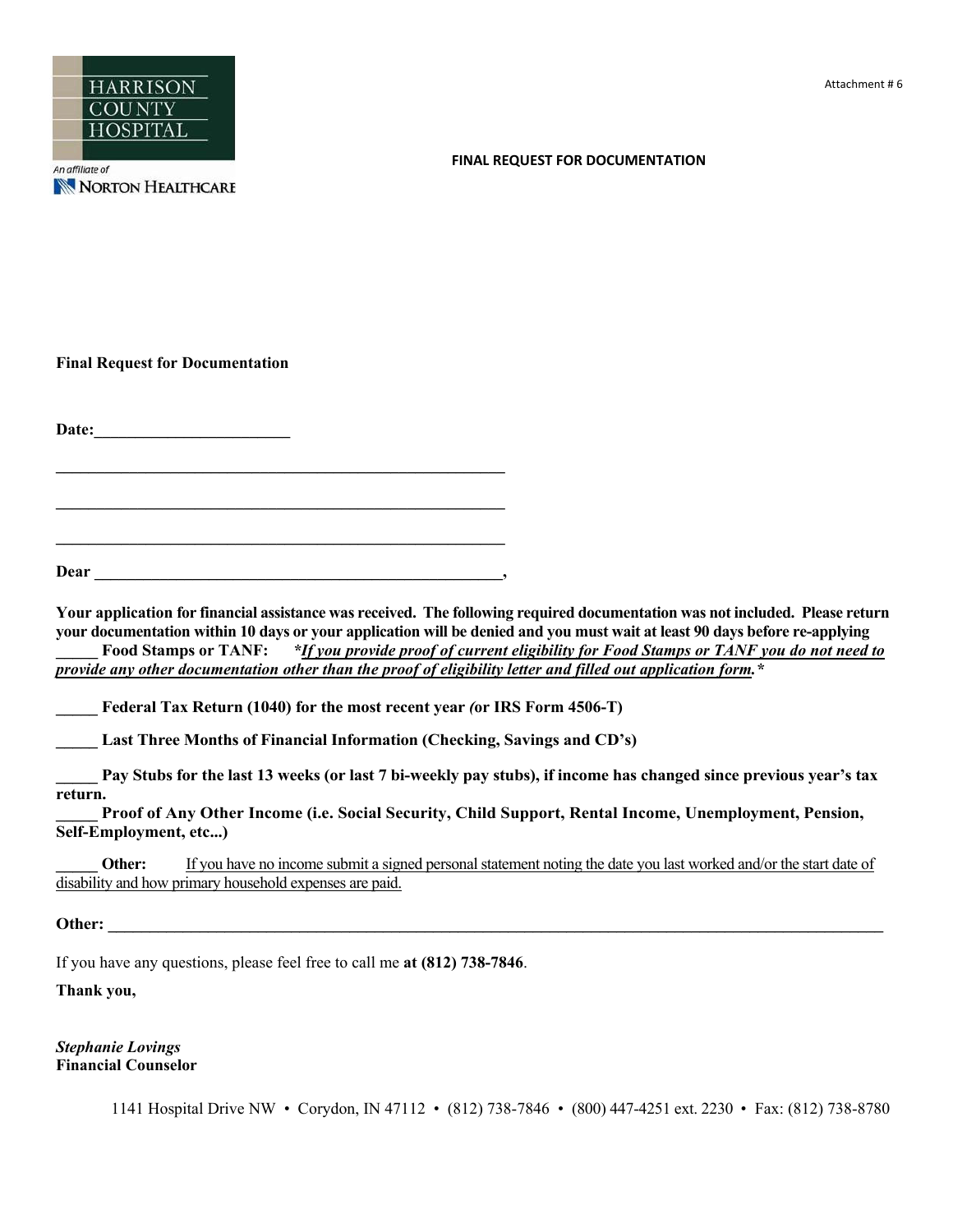



NORTON HEALTHCARE

**Date:\_\_\_\_\_\_\_\_\_\_\_\_\_\_\_\_\_\_\_\_\_\_\_\_** 

**Dear \_\_\_\_\_\_\_\_\_\_\_\_\_\_\_\_\_\_\_\_\_\_\_\_\_\_\_\_\_\_\_\_\_\_\_\_\_\_\_\_\_,** 

**\_\_\_\_\_\_\_\_\_\_\_\_\_\_\_\_\_\_\_\_\_\_\_\_\_\_\_\_\_\_\_\_\_\_\_\_\_\_\_\_\_\_\_\_\_\_** 

 $\mathcal{L} = \{ \mathcal{L} \}$ 

**\_\_\_\_\_\_\_\_\_\_\_\_\_\_\_\_\_\_\_\_\_\_\_\_\_\_\_\_\_\_\_\_\_\_\_\_\_\_\_\_\_\_\_\_\_\_** 

**We have reviewed your request for Financial Assistance with Harrison County Hospital. Your request is denied due to the amount of your income and/or available financial resources.** 

**Thank you for considering Harrison County Hospital. If you have any questions or concerns please do not hesitate to call.** 

**Thank you,** 

*Stephanie Lovings*  **Financial Counselor**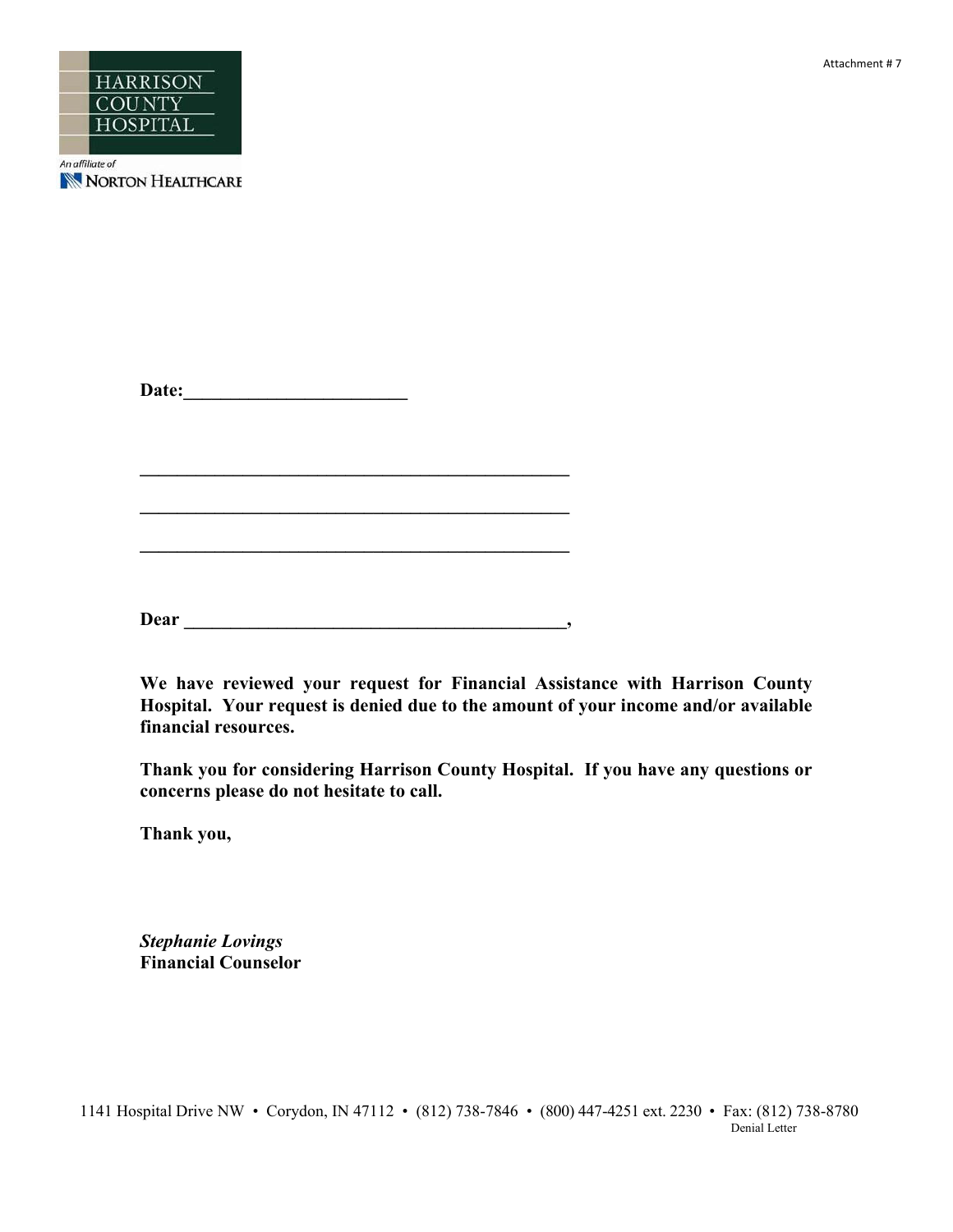Attachment # 8



NORTON HEALTHCARE

**\_\_\_\_\_\_\_\_\_\_\_\_\_\_\_\_\_\_\_\_\_\_\_\_\_\_\_\_\_\_\_\_\_\_\_\_\_\_\_\_\_\_\_\_\_\_** 

**\_\_\_\_\_\_\_\_\_\_\_\_\_\_\_\_\_\_\_\_\_\_\_\_\_\_\_\_\_\_\_\_\_\_\_\_\_\_\_\_\_\_\_\_\_\_** 

**\_\_\_\_\_\_\_\_\_\_\_\_\_\_\_\_\_\_\_\_\_\_\_\_\_\_\_\_\_\_\_\_\_\_\_\_\_\_\_\_\_\_\_\_\_\_** 

**Dear \_\_\_\_\_\_\_\_\_\_\_\_\_\_\_\_\_\_\_\_\_\_\_\_\_\_\_\_\_\_\_,** 

**In an effort to assist you with your medical expenses at Harrison County Hospital, please respond to the information below.** 

 $\mathcal{L}_\mathcal{L} = \mathcal{L}_\mathcal{L} = \mathcal{L}_\mathcal{L} = \mathcal{L}_\mathcal{L} = \mathcal{L}_\mathcal{L} = \mathcal{L}_\mathcal{L} = \mathcal{L}_\mathcal{L} = \mathcal{L}_\mathcal{L} = \mathcal{L}_\mathcal{L} = \mathcal{L}_\mathcal{L} = \mathcal{L}_\mathcal{L} = \mathcal{L}_\mathcal{L} = \mathcal{L}_\mathcal{L} = \mathcal{L}_\mathcal{L} = \mathcal{L}_\mathcal{L} = \mathcal{L}_\mathcal{L} = \mathcal{L}_\mathcal{L}$ 

 $\mathcal{L}_\mathcal{L} = \{ \mathcal{L}_\mathcal{L} = \{ \mathcal{L}_\mathcal{L} = \{ \mathcal{L}_\mathcal{L} = \{ \mathcal{L}_\mathcal{L} = \{ \mathcal{L}_\mathcal{L} = \{ \mathcal{L}_\mathcal{L} = \{ \mathcal{L}_\mathcal{L} = \{ \mathcal{L}_\mathcal{L} = \{ \mathcal{L}_\mathcal{L} = \{ \mathcal{L}_\mathcal{L} = \{ \mathcal{L}_\mathcal{L} = \{ \mathcal{L}_\mathcal{L} = \{ \mathcal{L}_\mathcal{L} = \{ \mathcal{L}_\mathcal{$ 

**I am unable to apply for Medicaid or have no social security number for the following reason:** 

 **□ Due to religious beliefs If so, please explain:** 

**Please provide a letter from a local leader of your religious order for confirmation.** 

 **□ Not a U.S. citizen** 

**Patient Signature Date** 

**Thank you,** 

*Stephanie Lovings*  **Financial Counselor** 

1141 Hospital Drive NW • Corydon, IN 47112 • (812) 738-7846 • (800) 447-4251 ext. 2230 • Fax: (812) 738-8780

Confirmation of Social Security Exemption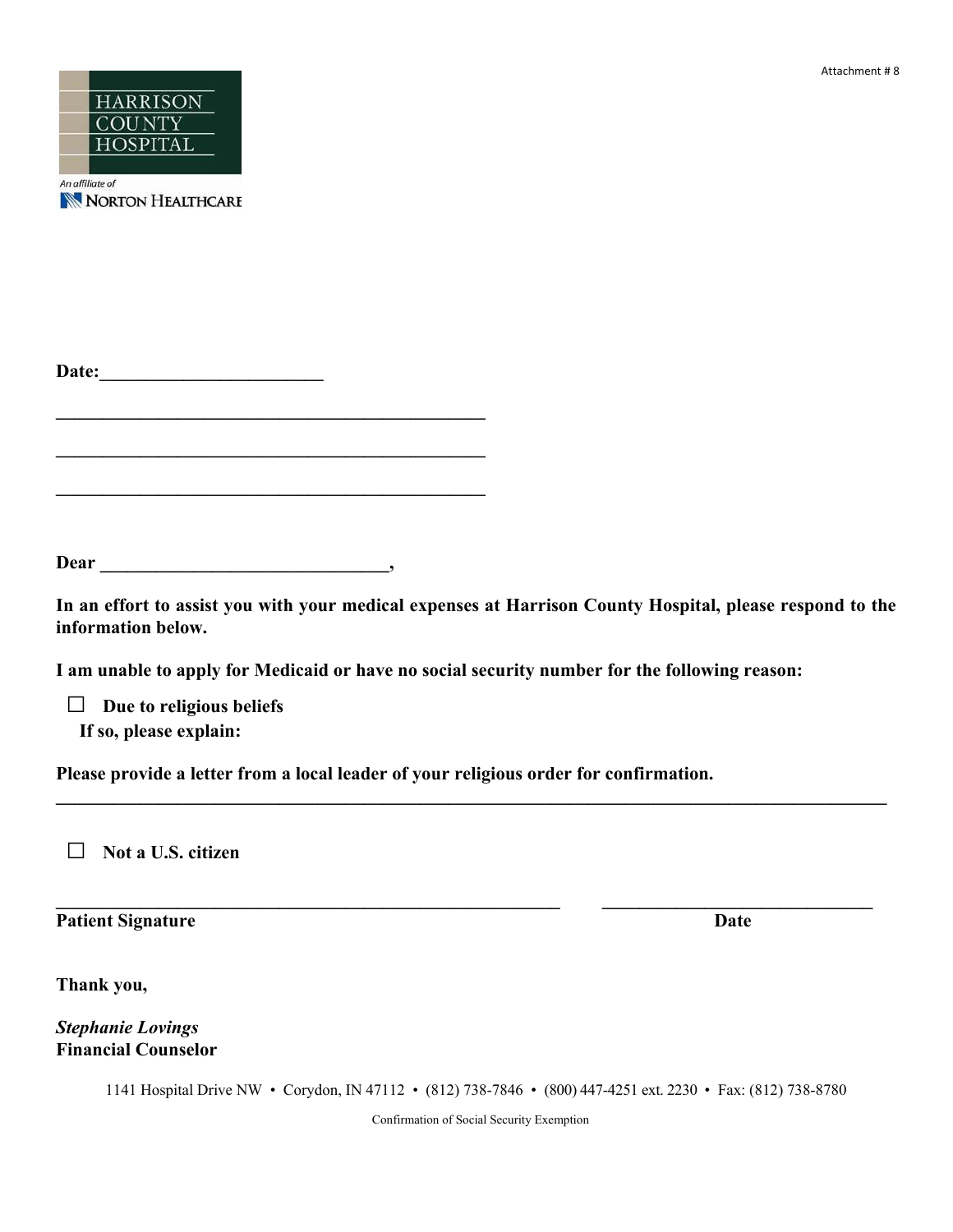| <b>HARRISON</b><br><b>COUNTY</b><br><b>HOSPITAL</b><br>An affiliate of<br>NORTON HEALTHCARE |                                      |                    | <b>FINAL DETERMINATION</b><br>OF ELIGIBILITY                                                                                                                                                                                                                                                                                                                                                                                                                                                                                 |           |                           |                    | Attachment #9      |
|---------------------------------------------------------------------------------------------|--------------------------------------|--------------------|------------------------------------------------------------------------------------------------------------------------------------------------------------------------------------------------------------------------------------------------------------------------------------------------------------------------------------------------------------------------------------------------------------------------------------------------------------------------------------------------------------------------------|-----------|---------------------------|--------------------|--------------------|
|                                                                                             |                                      |                    |                                                                                                                                                                                                                                                                                                                                                                                                                                                                                                                              |           |                           |                    |                    |
|                                                                                             |                                      |                    |                                                                                                                                                                                                                                                                                                                                                                                                                                                                                                                              |           |                           |                    |                    |
|                                                                                             | Other:                               |                    | Your request for financial assistance has been reviewed and the determination is as follows:<br>Your request for uncompensated care has been denied because your income exceeds the income<br>criteria specified under the Federal Poverty Guidelines.<br>100 % Approval - You owe nothing on your account (s).<br>Unfavorable decision may be appealed in writing to my attention at the address below within 20 days after the date of this<br>letter. Catastrophic medical expenses can be introduced during this appeal. |           |                           |                    |                    |
|                                                                                             |                                      |                    | Patients are responsible for contacting any other agencies regarding their billing and policies. Harrison County<br>Hospital only reviews and makes determination for charity for Harrison County Hospital patients' accounts.<br>This eligibility determination covers the following services only. If you have any other hospital account not listed below please contact me.                                                                                                                                              |           |                           |                    |                    |
| Account #                                                                                   | Date of<br><b>Service</b>            | Amount<br>Approved | <b>Balance Due</b>                                                                                                                                                                                                                                                                                                                                                                                                                                                                                                           | Account # | Date of<br><b>Service</b> | Amount<br>Approved | <b>Balance Due</b> |
|                                                                                             |                                      |                    |                                                                                                                                                                                                                                                                                                                                                                                                                                                                                                                              |           |                           |                    |                    |
| <b>TOTAL CHARGES:</b>                                                                       | TOTAL FINANCIAL ASSISTANCE APPROVED: |                    | \$                                                                                                                                                                                                                                                                                                                                                                                                                                                                                                                           |           |                           |                    |                    |
|                                                                                             | TOTAL ACCOUNT (S) BALANCE DUE:       |                    | \$                                                                                                                                                                                                                                                                                                                                                                                                                                                                                                                           |           |                           |                    |                    |

**If you are unable to pay the discounted amount in full, please call (812) 738-7846 immediately to set up payment arrangements. Thank you.** 

| Sincerely,                 |  |
|----------------------------|--|
| <b>Stephanie Lovings</b>   |  |
| <b>Financial Counselor</b> |  |

**Signed:** Date: **Date: Date: Date: Date: Date: Date: Date: Date: Date: Date: Date: Date: Date: Date: Date: Date: Date: Date: Date: Date: Date: Date: Date: Date: Date: Date:** 

1141 Hospital Drive NW • Corydon, IN 47112 • (812) 738-7846 • (800) 447-4251 ext. 7846 • Fax: (812) 738-8780 Final Determination of Eligibility Letter